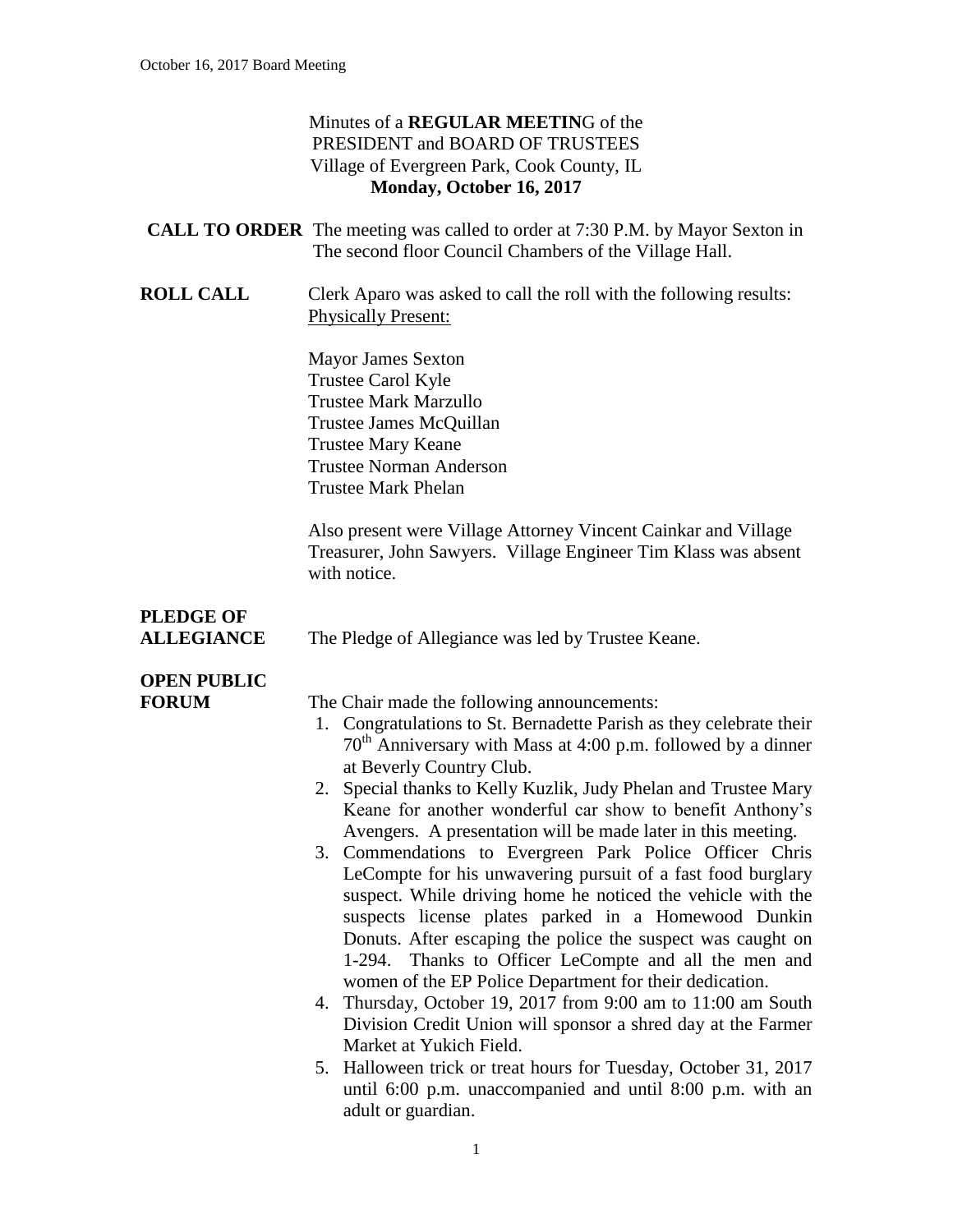- 6. Yard waste containers will continue to be picked up through Thursday, December 14, 2017 weather permitting. Please dispose of leaves and garden waste in the green containers. Only excess leaves should be raked to the curb.
- 7. Annual Halloween Parade is Friday, October 27, 2017 at the Community Center from 6:00 pm to 7 p.m.
- 8. Farmers Market continues on Thursdays from 7 a.m. to 1 p.m. through October 26, 2017.
- 9. The Annual Pumpkin Smash will be held on Saturday November 4, from 10 a.m.–11:30 a.m. at the Community Center.
- 10. The Village Hall will be closed on Friday, November 10, and Saturday, November 11, 2017 in observance of Veterans Day.

### **PRESENTATION**

The Chair introduced Kelly Kuzlik, Village employee who ran the 2017 Annual Car Show. Kelly presented a check in the amount of \$3,582 to Katie Gaskin on behalf of Anthony's Avengers. Kelly explained the money raised from donations will go toward the DGIF (Diffuse Intrinsic Pontine Glioma) research. It is an aggressive brain cancer that affects children from 5 to 7 seven years of age.

Mrs. Katie Gaskin thanked Kelly, Judy Phelan and Trustee Mary Keane and all the volunteers and participants who helped make this a successful event. Katie stated her son Anthony lost his battle with this deadly form of brain cancer. She founded Anthony's Avengers to educate others about DGIF and to help fund research to find a cure. The Chair added how proud we are of our Kelly, Judy and all our employees who selflessly donated their time and energy to this event. The audience gave everyone a hearty round of applause.

**OPEN PUBLIC**

**AUDIENCE** NONE.

### **REGULAR**

**AGENDA** Motion by Trustee Phelan second by Trustee Kyle to waive the reading and approve the minutes of the October 2, 2017 Regular Meeting of the President and Board of Trustees and approved as presented was passed by unanimous voice vote and so ordered by the Chair.

#### **RESOLUTION NO. 24-2017**

Motion by Trustee McQuillan second by Trustee Marzullo to approve request from the chair to approve **Resolution No. 24-2017** with expenditures of the General Corporate Fund of \$417,639.71 and the Water Management Fund in the amount of \$ 322,535.80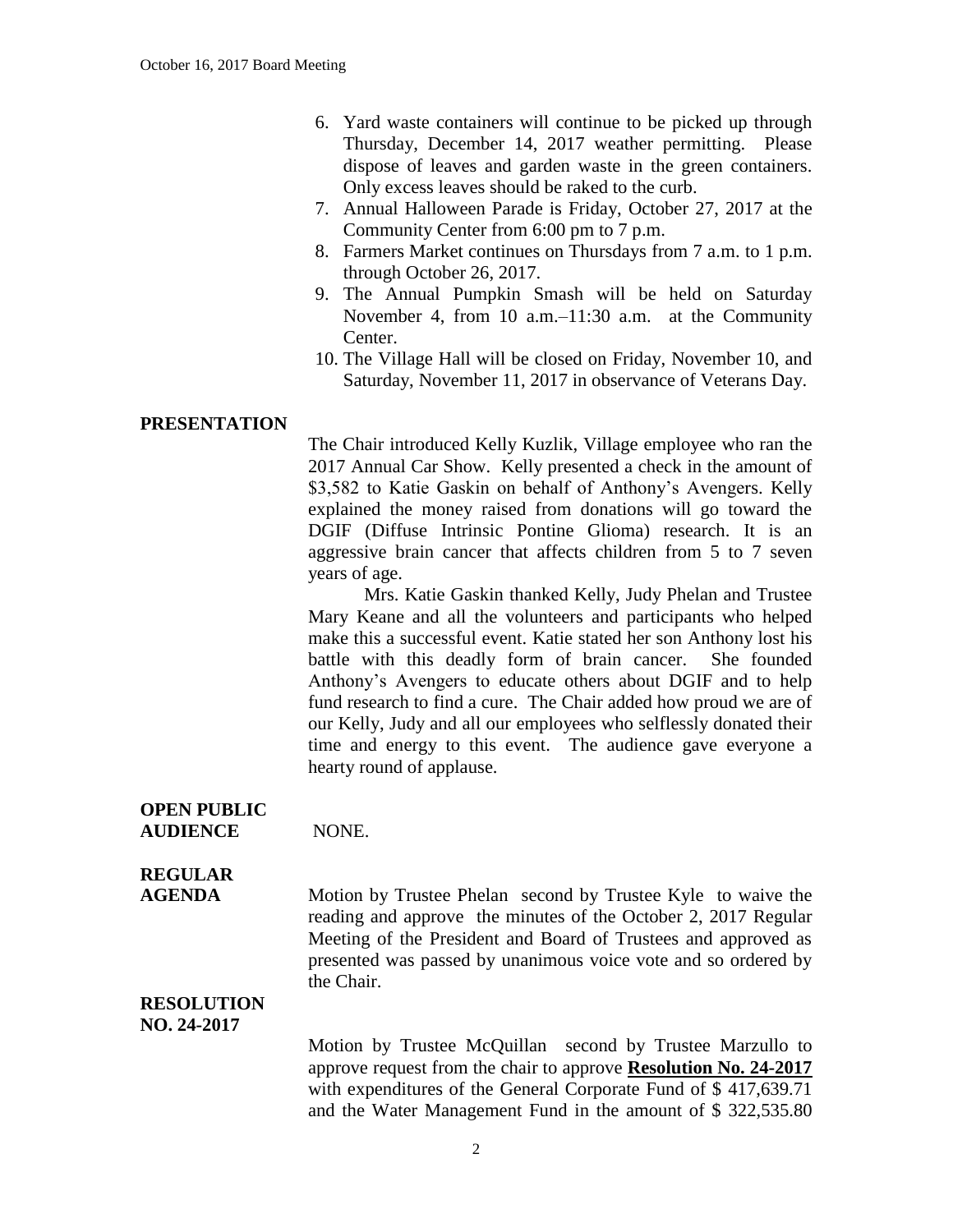and the 95<sup>th</sup> Street TIF Fund \$ 47,791.42 and the Street Bond Fund, \$ 165,430.00 for a total of \$ 953,396.93. Upon roll call, voting YES: Trustees Kyle, Marzullo, McQuillan, Keane, Anderson and Phelan; voting NO: NONE. The motion was passed and so ordered by the Chair.

## **RESOLUTION**

**NO. 25-2017** Motion by Trustee Marzullo second by Trustee Kyle to approve the request from the Chair to approve **Resolution NO. 25-2017** and finalize fiscal year 2017. The amounts will be reported at the next Board meeting. Upon roll call, voting YES: Trustees Marzullo, McQuillan, Keane, Anderson, Phelan and Kyle; voting NO: NONE. The motion was passed and so ordered by the Chair.

# **TREASURER'S**

**REPORT** Motion by Trustee Phelan second by Trustee McQuillan to approve the Treasurer's report for **September 2017** in the General Fund \$ 6,394,896.92 and in the Sewer and Water Fund in the amount of \$ 3,962,505.14. The motion was passed by unanimous voice vote and so ordered by the Chair.

### **BUSINESS CERTIFICATES** *PORTILLO'S*

*INSURANCE* Motion by Trustee Marzullo second by Trustee Kyle to approve the business license application for **PORTILLO'S INSURANCE** to conduct an insurance office located at 9500 S. Avers, Unit #10 in Evergreen Park. Upon roll call, voting YES: Trustees McQuillan, Keane, Anderson, Phelan, Kyle and Marzullo; voting NO: NONE. The motion was passed and so ordered by the Chair.

### **ELECTRICAL PROVIDER VILLAGE OWNED PROPERTY**

Motion by Trustee McQuillan second by Trustee Marzullo to approve Illinois Aggregation for a 36 month contract at the price of \$0.05854 kWh. The Village attorney stated the Village receives free electricity for Village buildings but must pay for any facility that makes money such as the Water Reservoir building. Upon roll call, voting YES: Trustees Keane, Anderson, Phelan, Kyle, Marzullo; and McQuillan voting NO: NONE. The motion was passed and so ordered by the Chair.

Mr. Bob Streit and Mr. Dennis Brennan of Illinois Aggregation were available for questions. Mr. Streit stated the residential pricing discussed in July of this year is no longer available. Residential renewals will not include the monthly \$6.50 fee and no opt out fees. Mr. Streit stated his company will try to get a competitive price better than the 7.14 kWh rate of Com Ed. After a lengthy discussion the Board directed Mr. Streit and Mr. Brennan to compare pricing and present to the Board at a later meeting the final price cost for residential users.